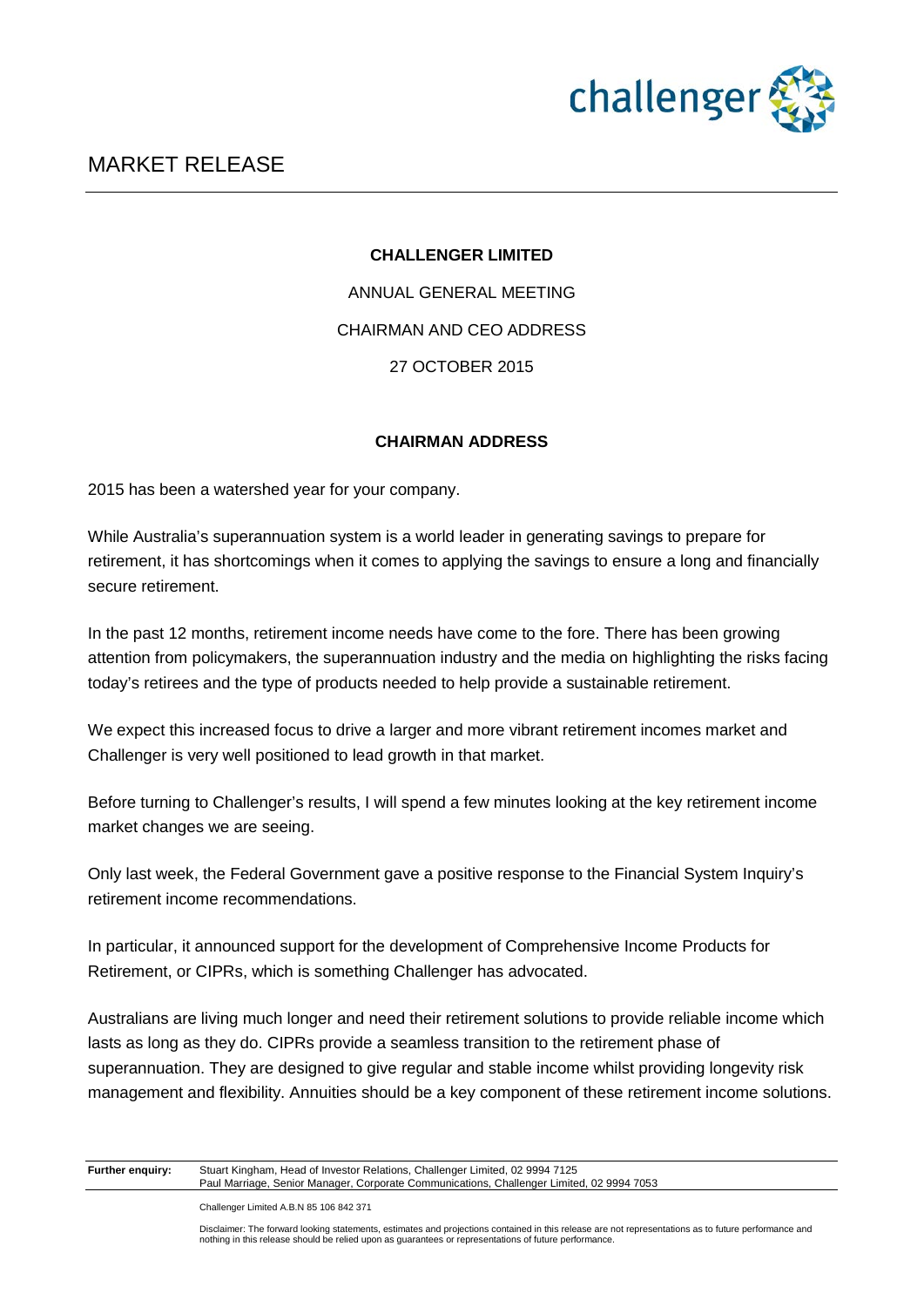

Importantly, the superannuation industry is already starting to move ahead of this important regulatory reform and has begun to take steps to make guaranteed retirement income more readily available and easily combined with other products.

As you would imagine, Challenger has worked hard to bring this about. This past year, a number of previously sown seeds have started to bear fruit, which indicates we may have reached a tipping point.

The country's largest investment platform provider, Colonial First State, recently made Challenger annuities available on their FirstChoice and FirstWrap platforms, which are used by around 50% of Australia's financial advice practices.

In the industry super fund sector, VicSuper was the first super fund to launch a CIPR-style retirement solution, and it includes Challenger annuities.

In addition, leading administration provider AAS has partnered with Challenger to ensure annuities can be accessed on its platform. AAS services the needs of 10 million super fund members, predominantly in the industry fund sector.

There has already been very strong interest from AAS clients who want to be among the first to make Challenger's annuities available to their members.

Today we are announcing that Local Government Super, CareSuper and legalsuper will be working with Challenger to make our annuities available to their members from mid-2016. Between them the funds have about 390,000 members. We expect more AAS clients to partner with Challenger.

As the superannuation industry develops, we are confident in our ability to remain the annuities leader through our specialist focus, product innovation, product development, distinctive brand and dedication to meeting the growing need for secure retirement income.

### **Financial results**

For the 2015 financial year, at a Group level, our Life and Funds Management divisions increased assets and funds under management to \$60 billion, a rise of 18%. Management of these assets produced a 13% increase in normalised earnings before interest and tax to \$438 million.

Challenger has built an outstanding reputation for guaranteed income investments and that's reflected in our Life product sales which were up 9% to a record \$3.7 billion.

Challenger's Funds Management business is also rapidly increasing in scale and, during the 2015 year, average funds under management rose 24% to \$55.1 billion, consolidating our position as one of Australia's leading fund managers.

**Further enquiry:** Stuart Kingham, Head of Investor Relations, Challenger Limited, 02 9994 7125 Paul Marriage, Senior Manager, Corporate Communications, Challenger Limited, 02 9994 7053

Challenger Limited A.B.N 85 106 842 371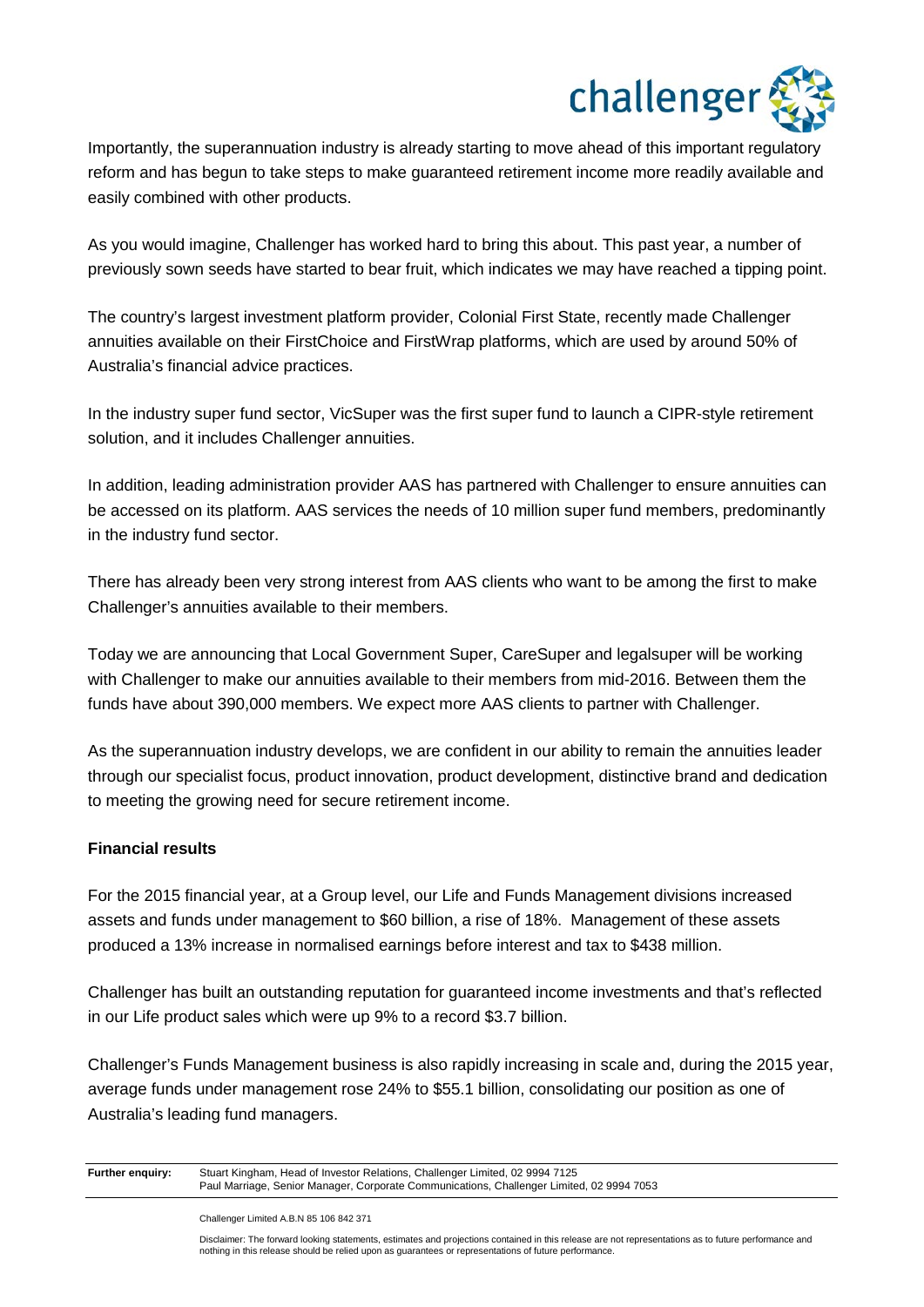

There is increasing recognition of the value created by our boutique funds management business, Fidante Partners.

In July, Fidante expanded its European presence by acquiring Dexion Capital, which is based in London. The acquisition of Dexion provides increased earnings diversification, a platform to expand Fidante's successful business model into Europe and grows the number of Fidante boutiques to 17.

### **Dividends**

As a result of continued strong performance, the Board declared a final dividend of 15.5 cents, making a full-year dividend to you our shareholders of 30 cents a share, which is up 15% on last year.

Importantly, the final dividend was 100% franked and we anticipate the ability to continue to pay 100% franked dividends for the foreseeable future.

I'm pleased to note that dividends have more than doubled over the past five years.

Challenger currently has a dividend payout target ratio of between 45% and 50% and offers a rare combination of underlying strong growth plus a track record of increasing our dividend distributions.

With the return to full dividend franking we established a Dividend Reinvestment Plan which gives shareholders the option to receive some or all of their dividends as Challenger shares, instead of cash, without any brokerage and associated costs. It's an efficient way for shareholders to reinvest their dividends and increase their holding.

This reinvestment scheme has been well received, with an encouraging initial participation rate of seven per cent of all issued shares.

### **Board change**

Turning to your Board, there was one Board change during the year. Mr Russell Hooper resigned as a non-executive Director in February and I would like to record my sincere thanks to Russell for diligently representing Challenger shareholders over the past 11 years. This included a period as Chair of the Group Risk and Audit Committee. Russell is now enjoying a well-deserved retirement.

#### **Total shareholder return**

As you will be well aware, Challenger's share price has demonstrated superior performance over the long term and, despite recent uncertainty in share markets, has continued to remain strong.

**Further enquiry:** Stuart Kingham, Head of Investor Relations, Challenger Limited, 02 9994 7125 Paul Marriage, Senior Manager, Corporate Communications, Challenger Limited, 02 9994 7053

Challenger Limited A.B.N 85 106 842 371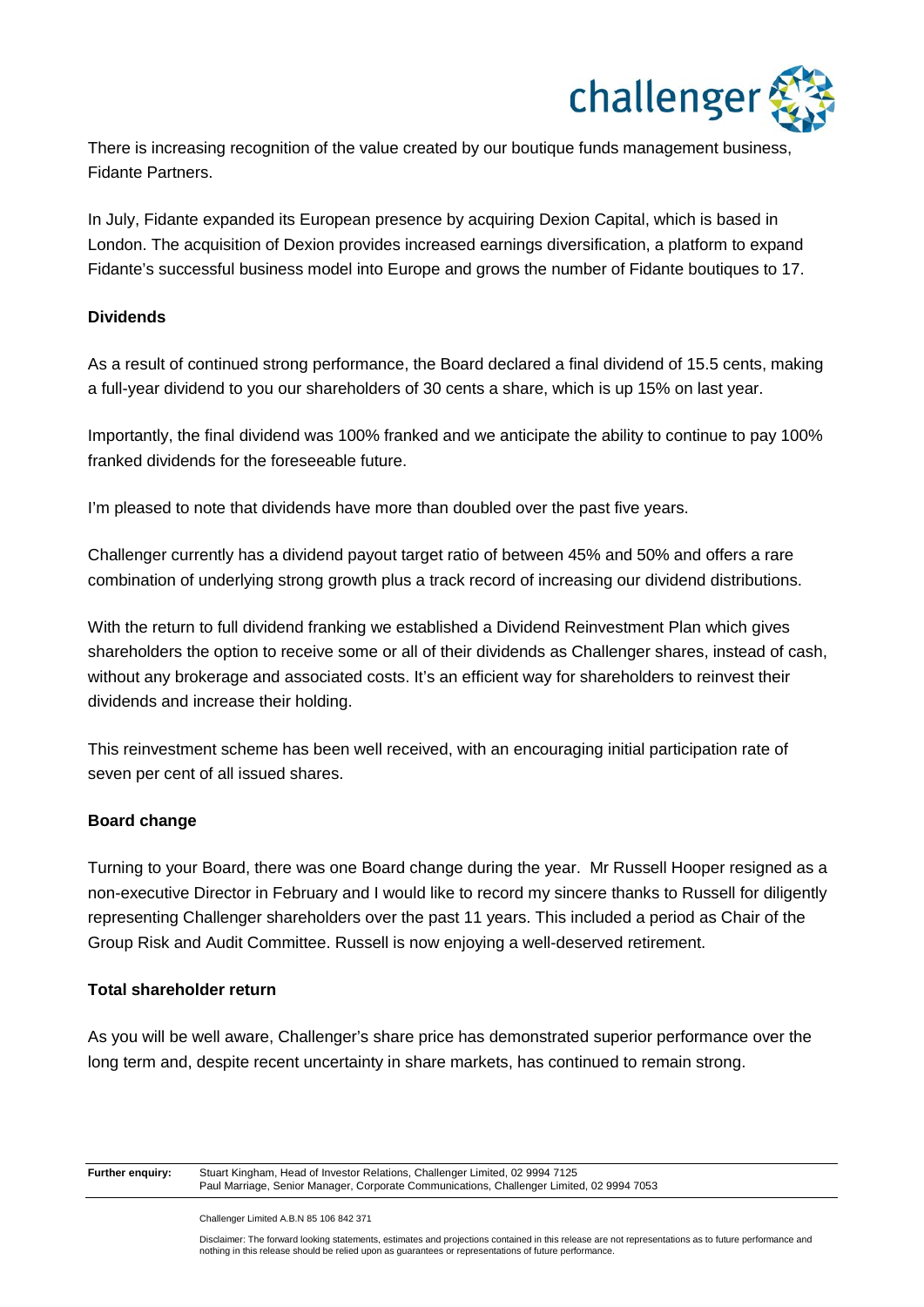

This slide shows that Challenger has delivered a total shareholder return of 129% over the past three years. This compares very favourably with the market where the ASX200 has given a 52% return over that same period.

Your Board is focused on ensuring there continues to be strong and clear alignment between remuneration outcomes and the Company's performance.

Our executives are rewarded for performance in a way that is directly aligned to the value they provide shareholders.

This means a majority of their remuneration is put at risk, with financial incentives dependent on achieving superior returns for shareholders. Specifically, long term incentives are based on total shareholder return hurdles, which directly converts to shareholder outcomes.

The alignment between executive remuneration and shareholder interests was again recognised this year, with all proxy advisory firms recommending shareholders vote in favour of Challenger's 2015 remuneration report.

We will continue to ensure that our remuneration policies reflect good governance and market practice and achieve the goal of driving and rewarding long-term performance.

### **Sustainability**

We are ensuring good governance in sustainability, which we think is critical to building long-term value for our customers, shareholders and employees.

As a leader in our field, we are a key contributor to industry debate. Through thought leadership and innovation we are shaping the development of sustainable retirement income practices.

We took steps to reduce our carbon footprint and in 2015 achieved our objective of being carbon neutral through the purchase of 5,000 tonnes of Co2 offsets. In addition, Challenger has been nominated for the Carbon Disclosure Projects annual award for the largest relative carbon reduction by an Australian business.

Challenger also recently became a signatory to the United Nations Principles of Responsible Investment, which furthers our investment governance process.

Stuart Kingham, Head of Investor Relations, Challenger Limited, 02 9994 7125 Paul Marriage, Senior Manager, Corporate Communications, Challenger Limited, 02 9994 7053

Challenger Limited A.B.N 85 106 842 371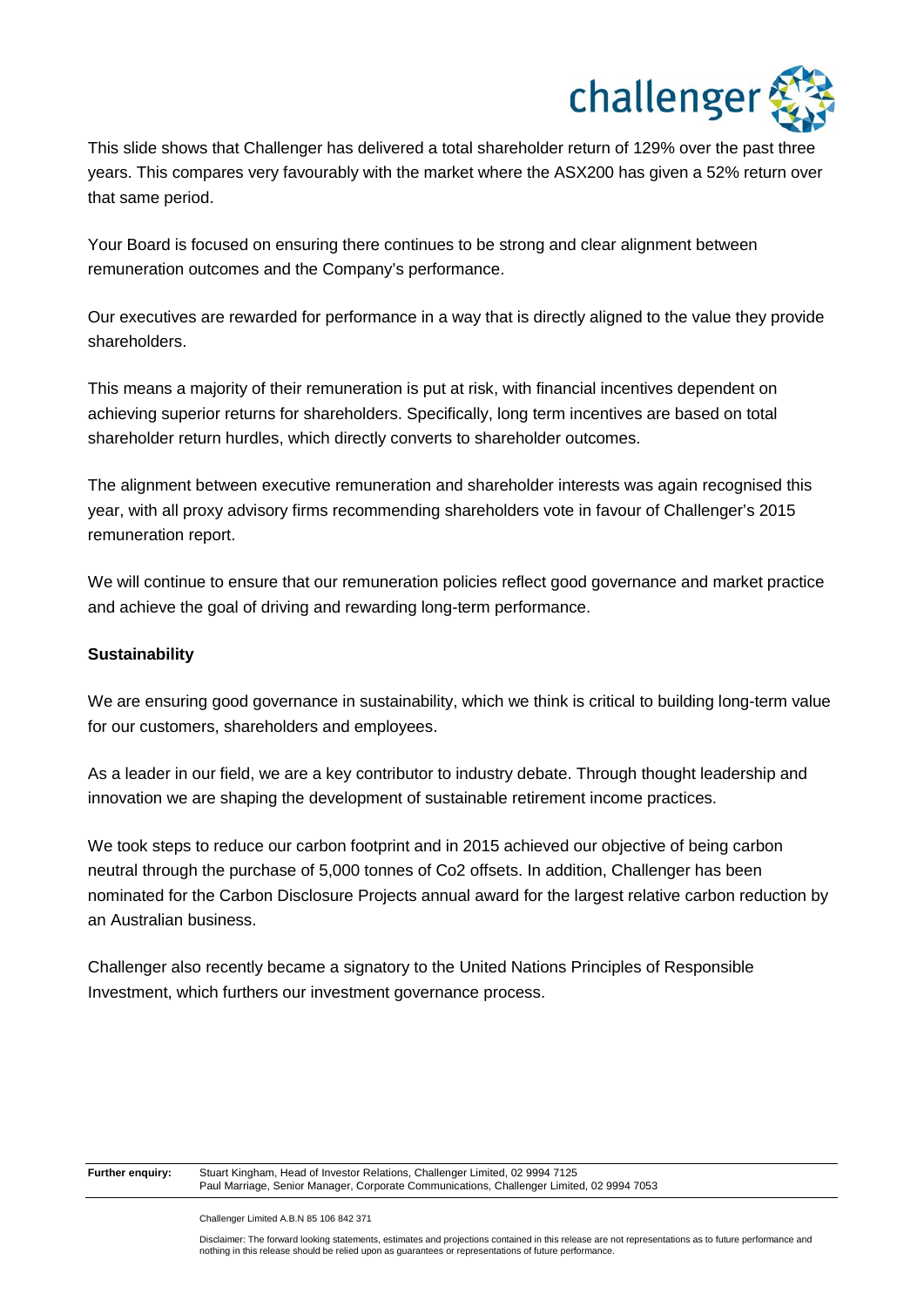

### **Outlook**

To summarise, for the past six years, Challenger has dedicated itself to retirement incomes through our vision of providing Australians with financial security for retirement.

We have made good headway and recognition of our role in the industry has continued to grow.

Our strong performance is being propelled by a major demographic shift, which is the retirement of the largest and wealthiest generation in Australia's history. The post-war baby-boomer generation started retiring in 2011 and about 700 Australians turn 65 every single day of the week.

Alongside that shift has come an increasing recognition of the importance of retirement income as retirees move from the savings phase of superannuation to an increasingly long spending phase.

Challenger has, as I have indicated, played a significant role in highlighting the importance of annuities in relieving financial stress during retirement. We will continue to work hard to ensure a greater proportion of Australia's retirees have the security of guaranteed income products.

I would like to thank the Board, the company's management and all of Challenger's employees who have worked tirelessly and with great skill to help make this happen and to achieve another year of strong performance.

It is a pleasure to work with such a focused group whose dedication to excellence is outstanding.

I would also like to thank you, our shareholders, for your ongoing support and commitment to Challenger.

I will now hand over to our Chief Executive Officer, Brian Benari, to provide more detail on the operational and financial performance.

**Further enquiry:** Stuart Kingham, Head of Investor Relations, Challenger Limited, 02 9994 7125 Paul Marriage, Senior Manager, Corporate Communications, Challenger Limited, 02 9994 7053

Challenger Limited A.B.N 85 106 842 371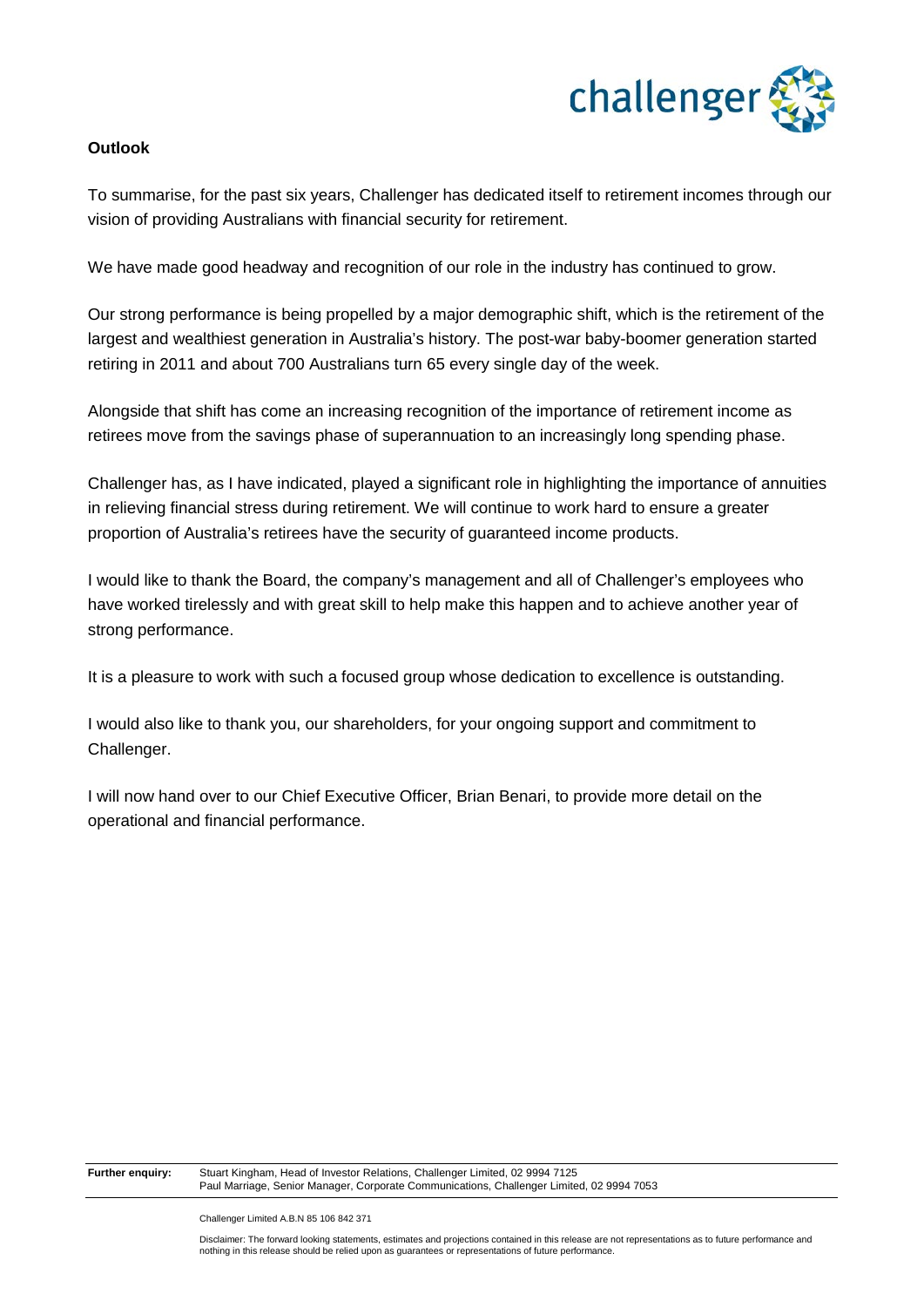

### **CEO ADDRESS**

Thank you Peter and good morning to everyone joining us today.

It's a pleasure to provide an update on Challenger's performance for the 2015 financial year and discuss the environment in which we are operating.

In 2015 your company has continued to build on its leadership position in retirement income.

Throughout the year, interest in our products has been boosted by the rapidly increasing number of retirees, their awareness of the risk of outliving their savings and increased recognition of the effects of share market volatility on those hard earned savings.

Australians' sense of financial security in retirement is being progressively challenged. While a long life is indeed a blessing, it seems inevitable that future retirees will need to save harder, work longer, and be more financially self-reliant in retirement than they ever expected.

It's an uncertain environment which reinforces the need for the kind of long-term financial security guaranteed annuities provide.

#### **2015 financial results**

Let me spend a few minutes talking to you about our business performance.

Challenger achieved strong operating results for the 2015 financial year. At the same time we invested in new streams of growth through partnering with super funds and investment platforms which are used by financial advisers, while also expanding our multi-boutique fund manager, Fidante Partners, into Europe. The benefits of these investments will be realised in the years ahead.

Looking at the headline 2015 numbers, as our Chairman has noted, assets under management were up 18% to \$60 billion. Our statutory profit was \$299 million and normalised profit before tax, which Challenger believes better reflects underlying performance, was \$435 million, up 13%.

Post-tax numbers were affected by the impact of a higher tax bill due to the finalisation of a TOFA tax benefit in 2014.

This meant normalised net profit after tax was \$334 million, up 2% but equivalent to a 12% increase when you exclude the one-off impact of our higher tax bill.

**Further enquiry:** Stuart Kingham, Head of Investor Relations, Challenger Limited, 02 9994 7125 Paul Marriage, Senior Manager, Corporate Communications, Challenger Limited, 02 9994 7053

Challenger Limited A.B.N 85 106 842 371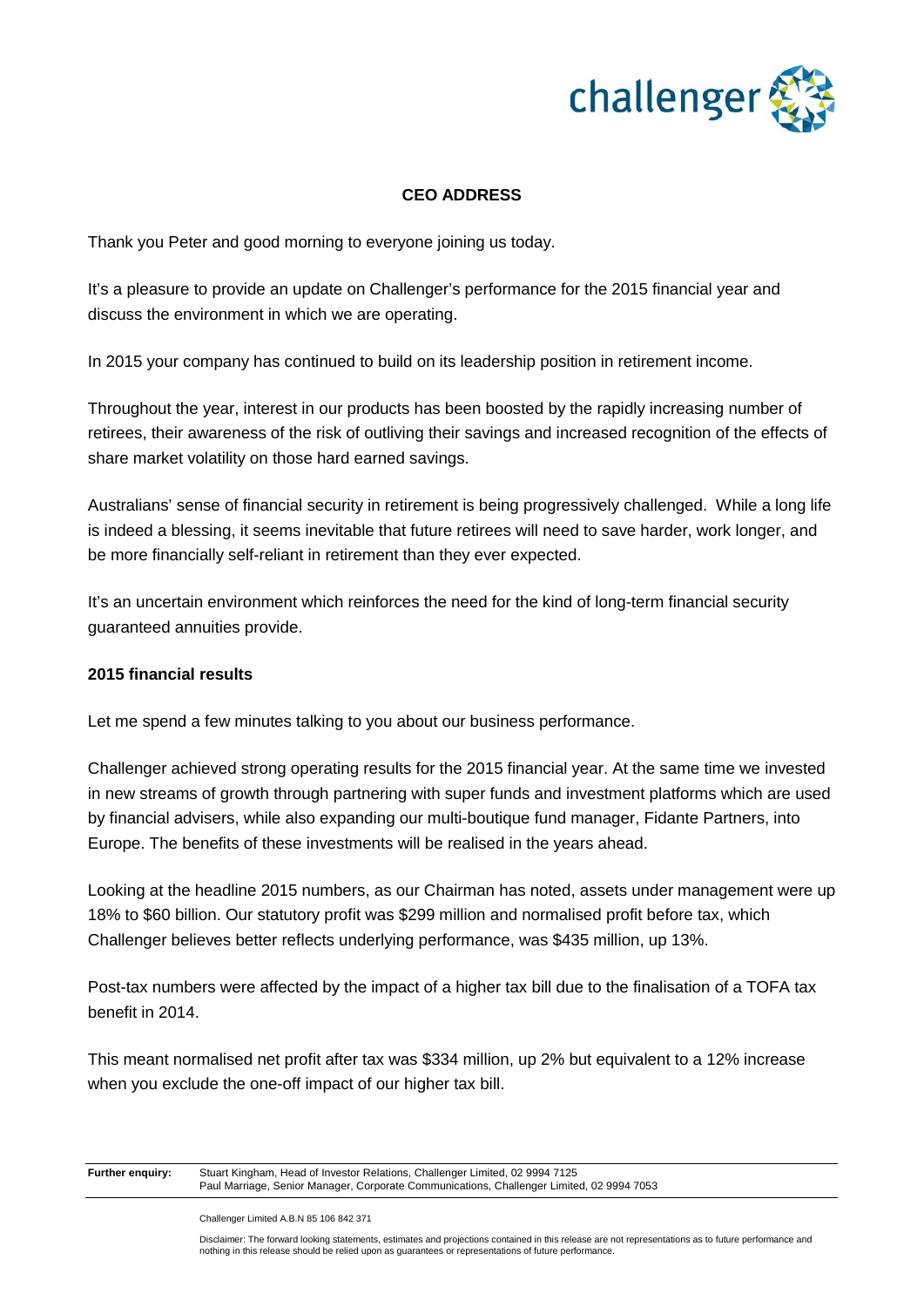

On the same basis, normalised earnings per share were up 5%, which reflected a higher number of shares on issue following a capital raise announced in August 2014.

We're very fortunate that Challenger today has the structure and scale of business that allows us to maximise our shareholder returns, particularly return on equity, through optimising the volume of business and the margin we earn. That's enabled us to continue to deliver an 18% pre-tax return on equity, in line with our target.

### **Funds Management**

Turning to our Funds Management business, after the end of the financial year, Fidante Partners undertook two transactions which highlight the value of its multi-boutique manager model.

The first was the sale of our 25% shareholding in global fixed income specialist Kapstream to US based Janus Capital Group.

We are not a natural seller of our boutique fund manager interests and have been Kapsteam's partner since forming the company eight years ago. However, this was a unique opportunity that sees Challenger realise a handsome return on its investment; it helps Kapstream's principals further their US growth ambitions and, it opens the door to strategic collaboration with Janus through distribution and operational services agreements in Australia.

The second transaction was the execution of our plan to expand Fidante Partners proven model, through the acquisition of Dexion Capital in Europe.

Dexion provides us with an established channel to UK and European alternative asset investors, which is one of the fastest growing investment sectors.

In addition, Dexion has been evolving a multi-boutique manager capability, much like Fidante Partners. Combined with our existing European presence through Whitehelm and WyeTree Asset Management we now have a sizeable platform of five alternative boutique asset managers in Europe with \$6 billion of funds under management.

### **Life (annuities)**

Our Chairman has spoken about the positive Government response to the FSI report. Underpinning this is recognition that the risks in retirement are very different from the savings phase of superannuation and require different policy settings. Put simply, while the pre-retirement phase of superannuation is all about saving and accumulating wealth, in retirement the focus shifts to preserving capital and ensuring a sustainable stream of income with the goal that all the bills get paid without having to diminish one's lifestyle.

**Further enquiry:** Stuart Kingham, Head of Investor Relations, Challenger Limited, 02 9994 7125 Paul Marriage, Senior Manager, Corporate Communications, Challenger Limited, 02 9994 7053

Challenger Limited A.B.N 85 106 842 371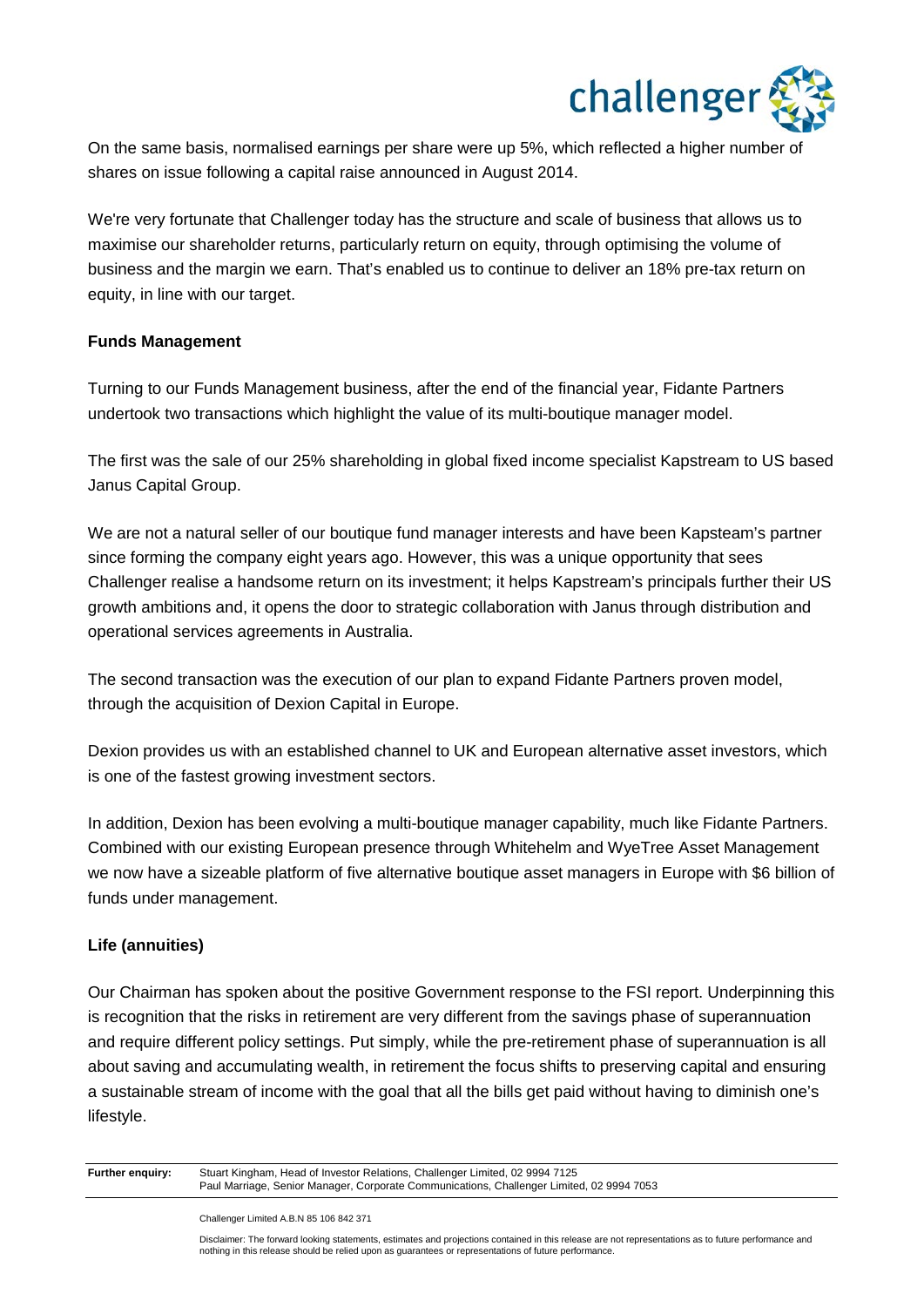

This is no easy task especially given increased lifespans. Australian's are lucky to be among the most long-lived people in the world with the average 60 year old man today projected to live to 86 years and the average 60 year old woman to 89 years. Of course, this is just an average. Approximately half will live beyond those years. The Government's Intergenerational Report, released earlier this year, shows us that quite a number of those 60 year olds will live to be 100. In 40 years' time there will be almost 40,000 centenarians in Australia, almost nine times the number today.

Last week's Government response to the FSI report was an important milestone and will lead to improved outcomes for retirees.

The Government will enshrine the objectives of superannuation in law, which is significant in that it effectively sets the goalposts for policy makers, regulators and the superannuation industry to aim between. We expect this objective will focus on ensuring Australians have an adequate level of income in retirement and reduce dependency on the Government Age Pension.

The Government endorsed Comprehensive Income Products for Retirement – the CIPRs that our Chairman referred to earlier. Combining annuities with Account Based Pensions provides a powerful CIPR solution to the challenges facing Australia's retirees.

I've spoken at previous AGMs about the need for a wider range of retirement income products to help retirees manage this challenge of living longer without running out of money. So I was pleased that the Government also announced it will progress the Retirement Income Streams Review by the end of this year. We expect this to remove impediments to further retirement product innovation, allowing for a broader range of products, including deferred lifetime annuities.

Challenger continues to be a leading voice in policy, industry and media discussion on Australia's retirement income settings.

Anticipating this positive regulatory reform the superannuation industry is already moving ahead of black letter regulation in making annuities more readily available - but, of course Challenger is not just waiting to benefit from an improved regulatory environment.

We have built up a range of capabilities in recent years that position us well to capture market growth.

As Australia's leading annuities provider, our competitive position is underpinned by strengths in product innovation, distribution, financial technology and brand. All of these have come to the fore over the past few years.

Challenger's products continue to be recognised as industry-leading, such as the ground-breaking initiative with VicSuper to create a lifetime retirement solution tailored to the needs of its member base: effectively Australia's first CIPR.

**Further enquiry:** Stuart Kingham, Head of Investor Relations, Challenger Limited, 02 9994 7125 Paul Marriage, Senior Manager, Corporate Communications, Challenger Limited, 02 9994 7053

Challenger Limited A.B.N 85 106 842 371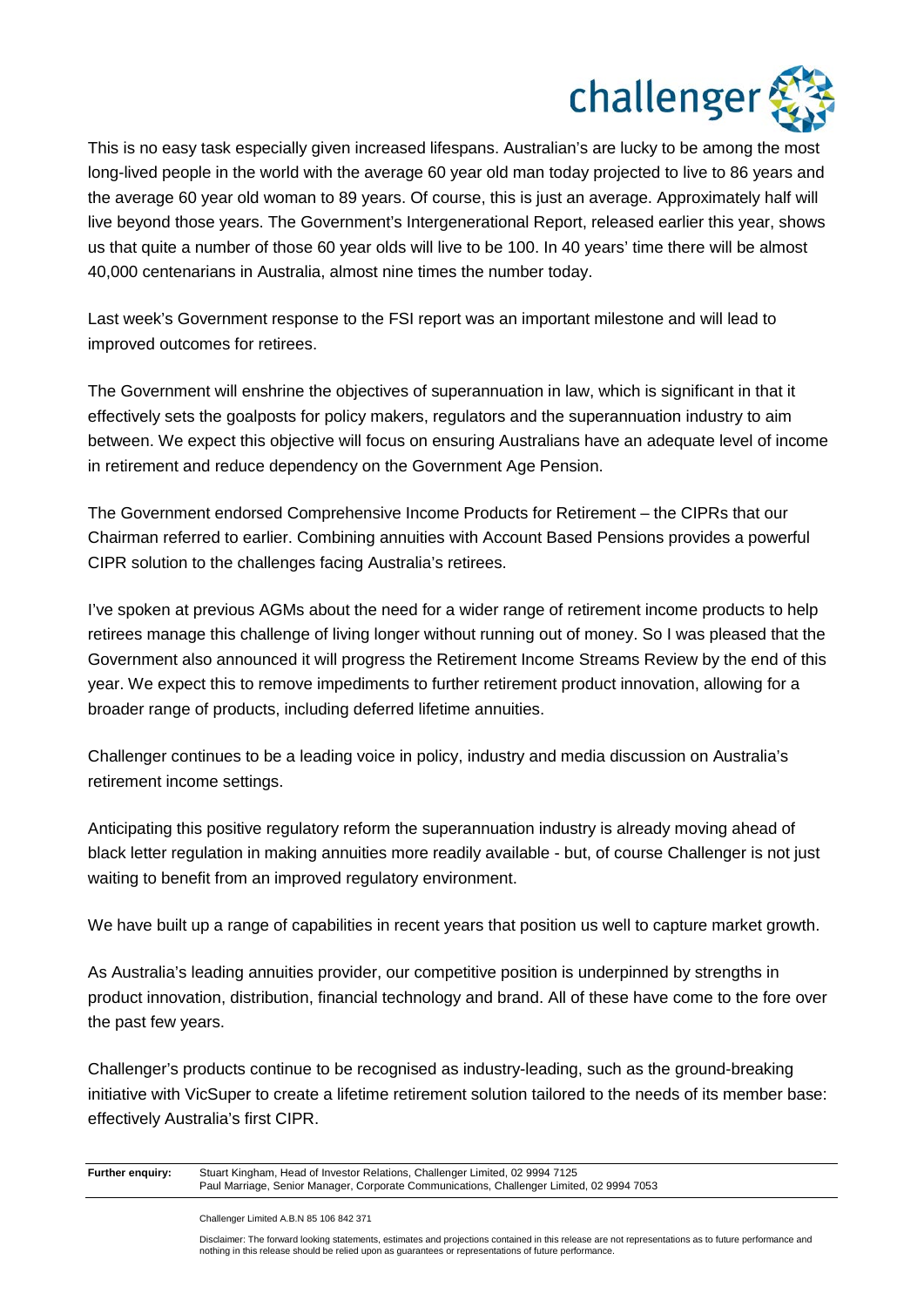

In August, we re-entered the aged care market with the launch of CarePlus, which is designed to provide financial security for retirees receiving aged care services. We have worked with the Department of Social Services to confirm its social security treatment and we expect it to be popular with aged care retirees. It addresses a clear need and initial market feedback has been very positive.

In distribution, our sales and technical services teams continue to top the rankings for their support to financial advisers. We have again been a thought leader through our advocacy of income layering strategies, which combine account-based pensions with an annuity to manage retirees' concerns of running out of savings in retirement. This approach is becoming more widely accepted in the industry and it's reinforced in the move towards CIPRs.

Over the past 12 months we have also developed a distinct financial technology capability, highlighted by the partnerships we have formed with the superannuation industry's largest platforms to make annuities more accessible to advisers and retirees. This includes the initiative with Colonial First State, the country's largest investment platform provider and AAS, the leading administrative platform serving the industry fund sector.

### **Outlook**

As our retirement system evolves we are seeing positive long term developments, including a growing industry focus on making retirement income products more accessible.

The superannuation industry is now moving ahead to meet the growing needs of our ageing population and serve the purpose the system was set up for some 23 years ago.

Today we have announced that three leading industry funds intend to provide Challenger annuities to their members via the AAS platform. Following the Government's decision last week to support CIPRs, Local Government Super, CareSuper and legalsuper are the first cabs off the AAS rank, and we expect there will be more. These new relationships will see our products available to their members from mid-2016.

The competitive advantages Challenger has developed contribute to the growth shareholders have seen this year and ensure Challenger is strongly positioned as our market expands.

To summarise today's presentations, the Chairman and I have talked about the strong underlying growth achieved by Challenger in 2015. We have discussed changes in the industry environment and how the Government has recently endorsed proposals that will improve the policy settings for the type of guaranteed retirement income products that Challenger provides. We have looked at the initiatives that we put in place in 2015, including Dexion Capital for Funds Management and, on the Life side, VicSuper, Colonial First State, AAS and, today's announcement on Local Government Super, CareSuper and legalsuper.

**Further enquiry:** Stuart Kingham, Head of Investor Relations, Challenger Limited, 02 9994 7125 Paul Marriage, Senior Manager, Corporate Communications, Challenger Limited, 02 9994 7053

Challenger Limited A.B.N 85 106 842 371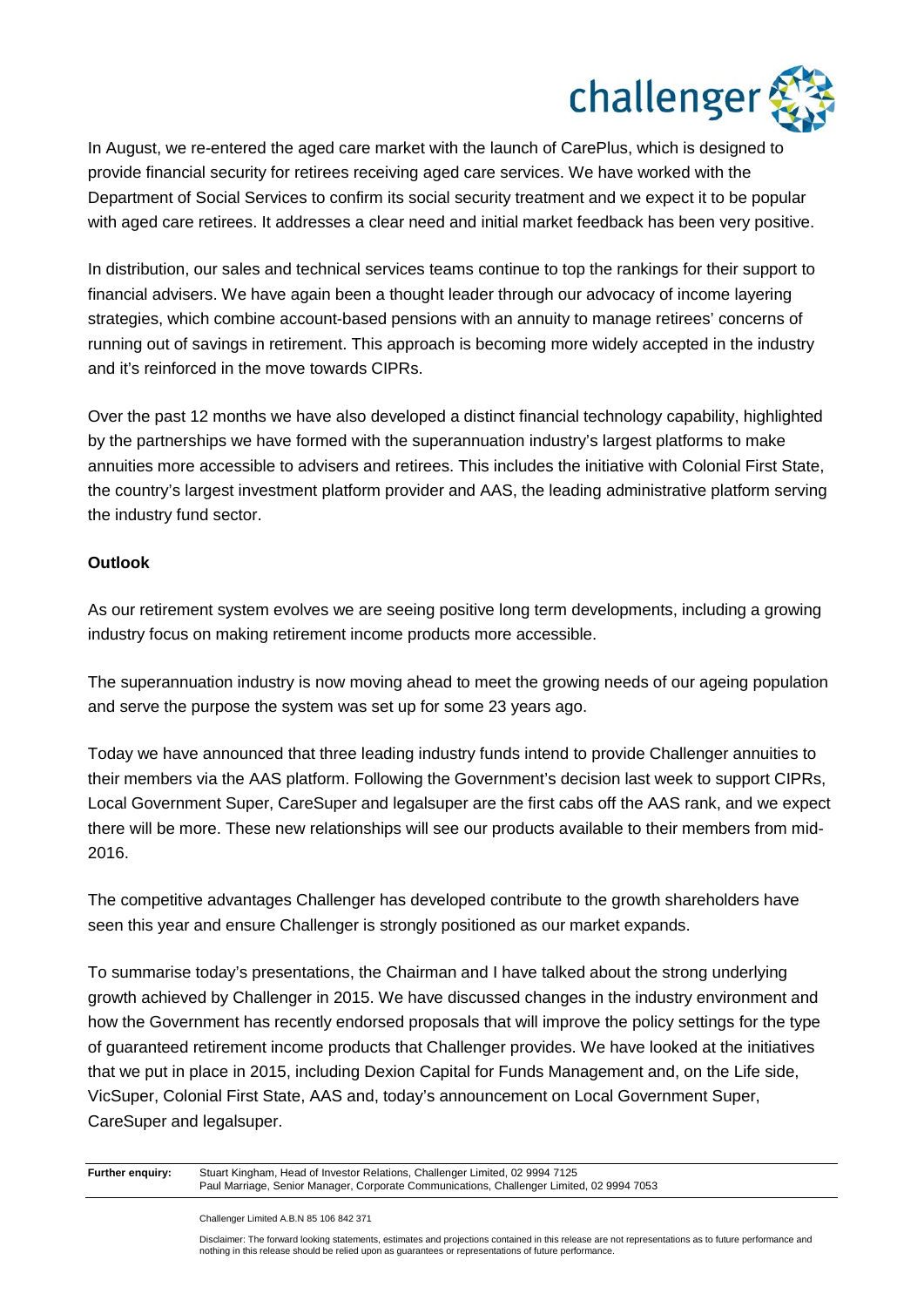

As we move into 2016, I'm excited about these market initiatives and I'm excited about the opportunities that lie ahead for your company.

Finally, I would also like to take this opportunity to reaffirm Life's 2016 Cash Operating Earnings guidance range of \$585 million to \$595 million.

To shareholders, thank you for your continued commitment and support.

*ENDS*

**Further enquiry:** Stuart Kingham, Head of Investor Relations, Challenger Limited, 02 9994 7125 Paul Marriage, Senior Manager, Corporate Communications, Challenger Limited, 02 9994 7053

Challenger Limited A.B.N 85 106 842 371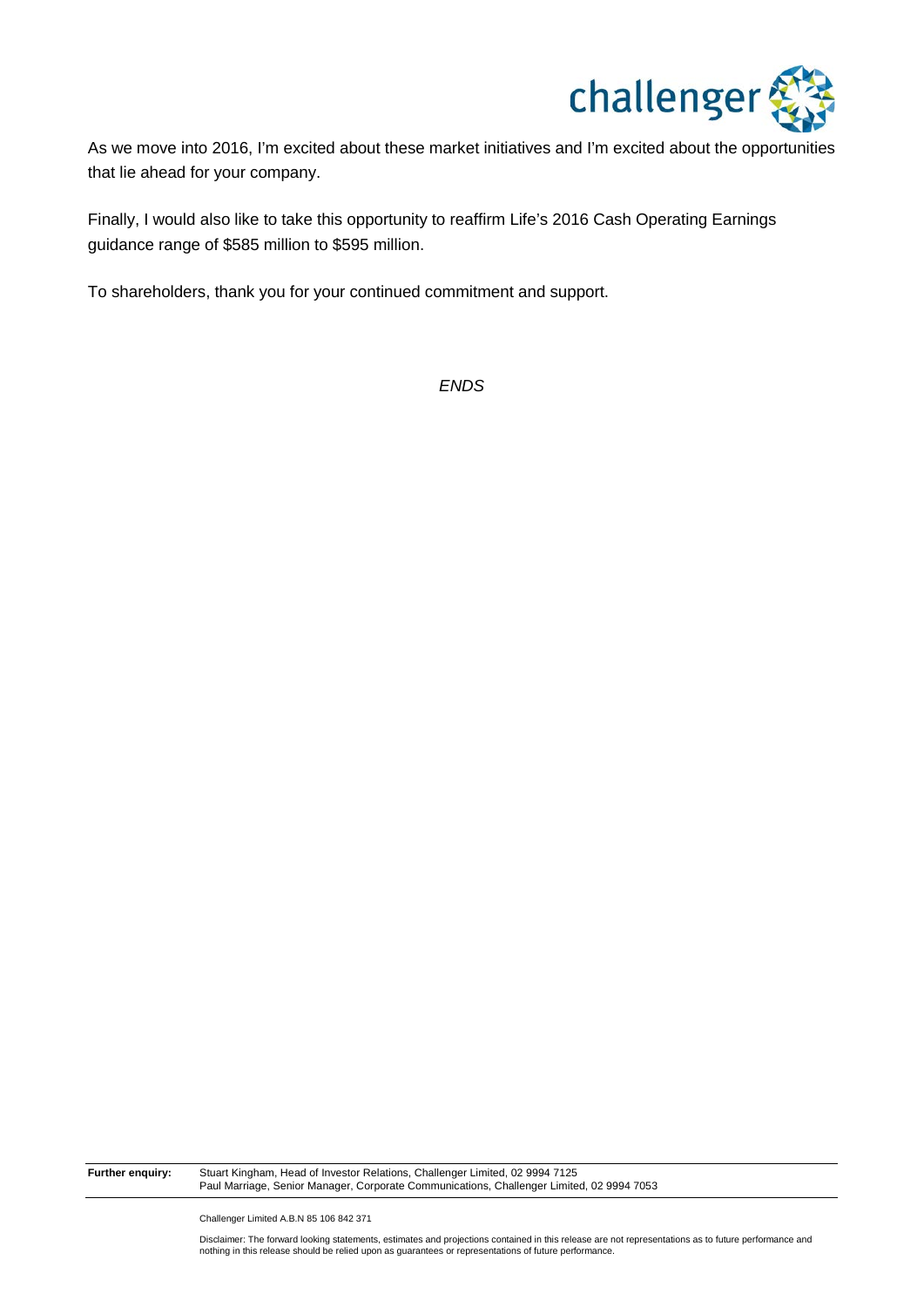## **Mr Peter Polson Chairman**

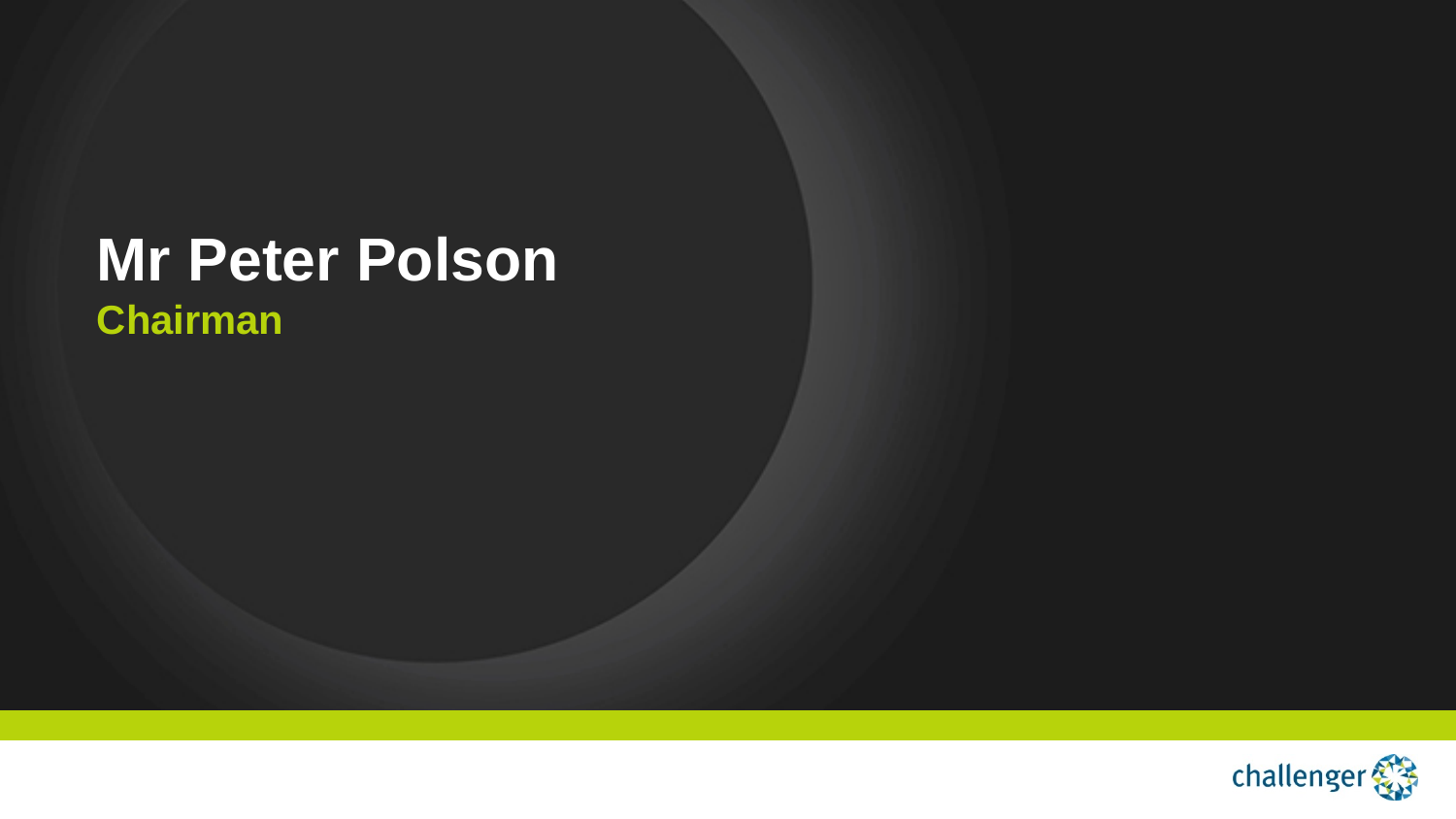# **Challenger**

### **Track record of dividend growth – now 100% franked**

- 2015 dividend
	- 30 cents per share (86% franked)
	- dividend up 15% on last year
	- final dividend 100% franked
- Over 5 years dividend has doubled
- Dividend Reinvestment Plan established
- Dividend guidance<sup>1</sup>
	- target dividend payout ratio of 45% 50%
	- expect future dividends to be 100% franked



**Dividend (cents per share)**

1. Dividend payout ratio based on normalised EPS. Dividend payout ratio and franking levels subject to market conditions and capital allocation priorities.

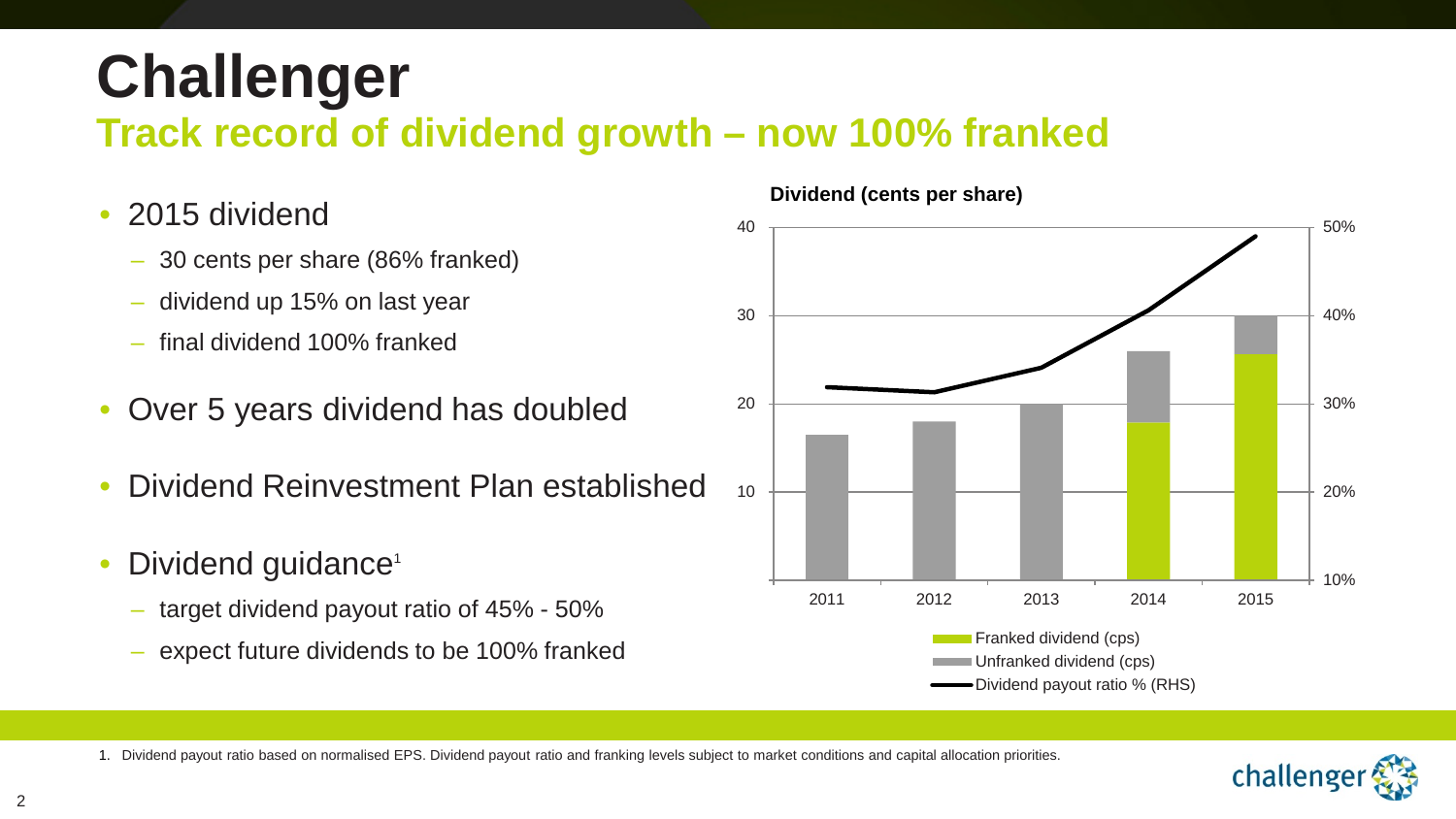# **Total Shareholder Return (to 30 June 2015)**

### **Superior long term outperformance**



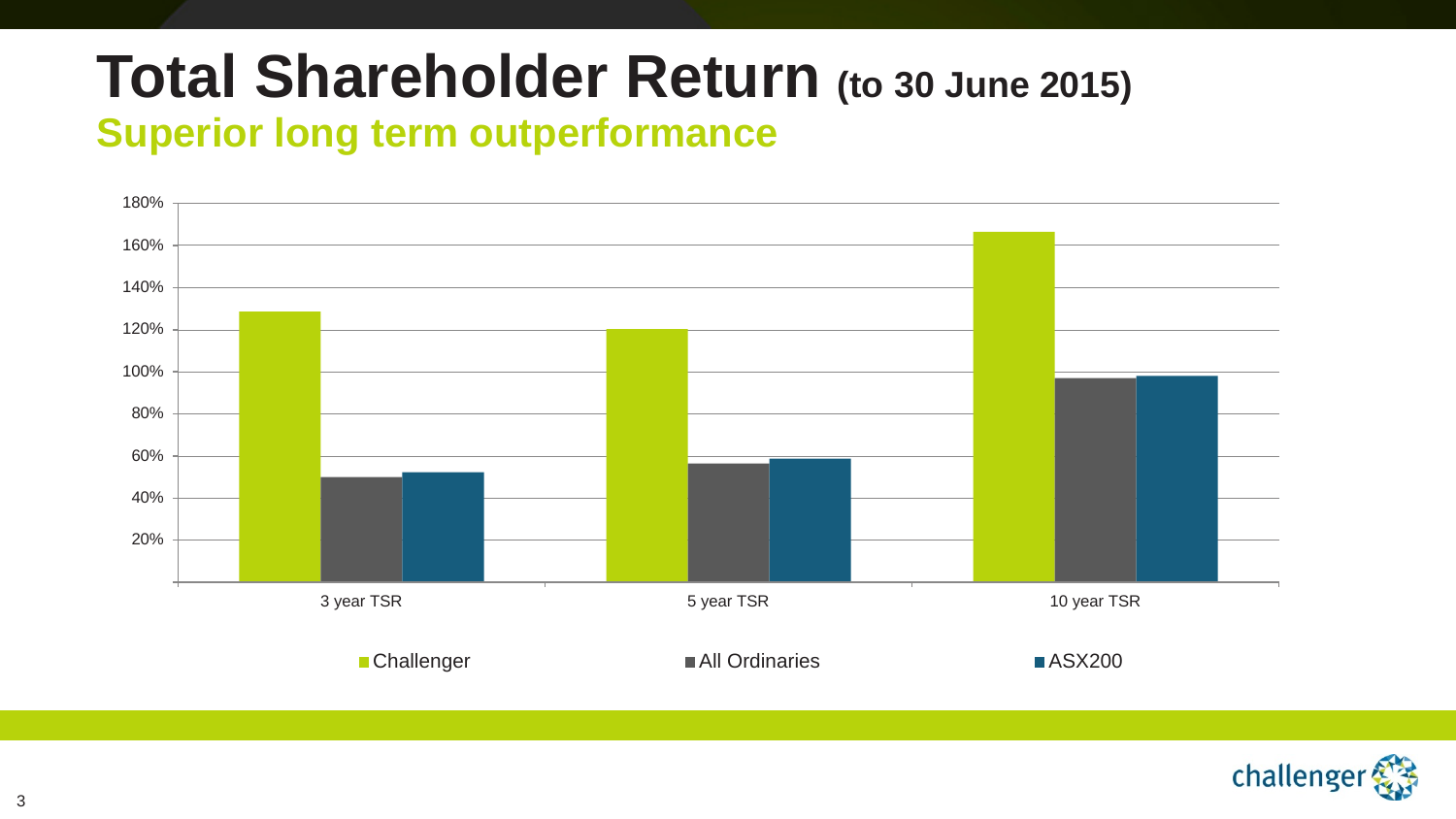## **Mr Brian Benari Managing Director and CEO**

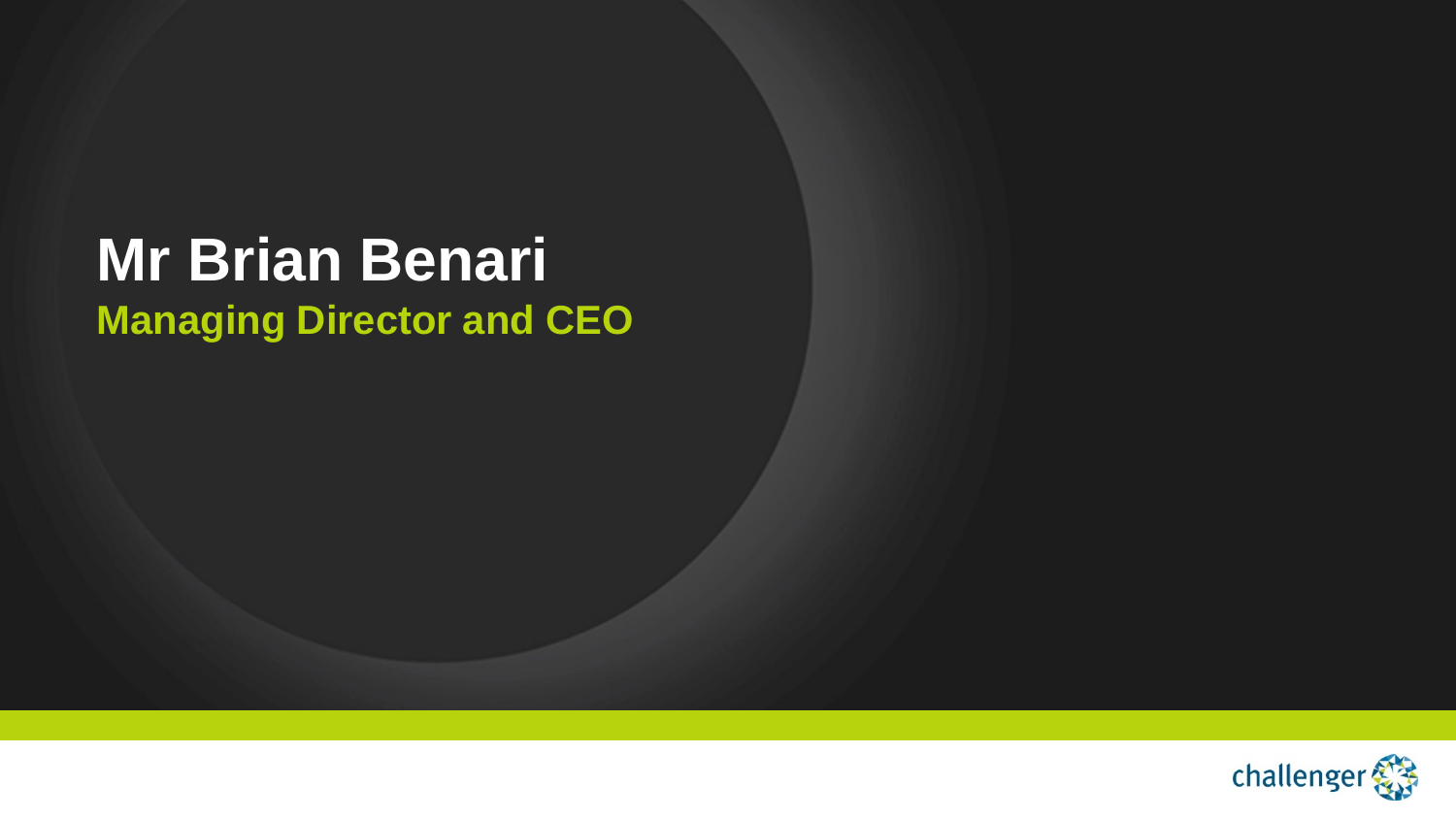# **Challenger**

**Strong AUM and earnings growth whilst investing for growth** 









Normalised net profit after tax

1. As at 30 June 2015.

5

2. Normalised profit framework and a reconciliation to statutory net profit after tax is disclosed in section 4.3 of the Directors' Report in the 2015 Annual Report, which can be found at [www.challenger.com.au/annualreport2015.](http://www.challenger.com.au/annualreport2015)



3. Excluding TOFA (\$30m tax benefit in 2012 to 2014).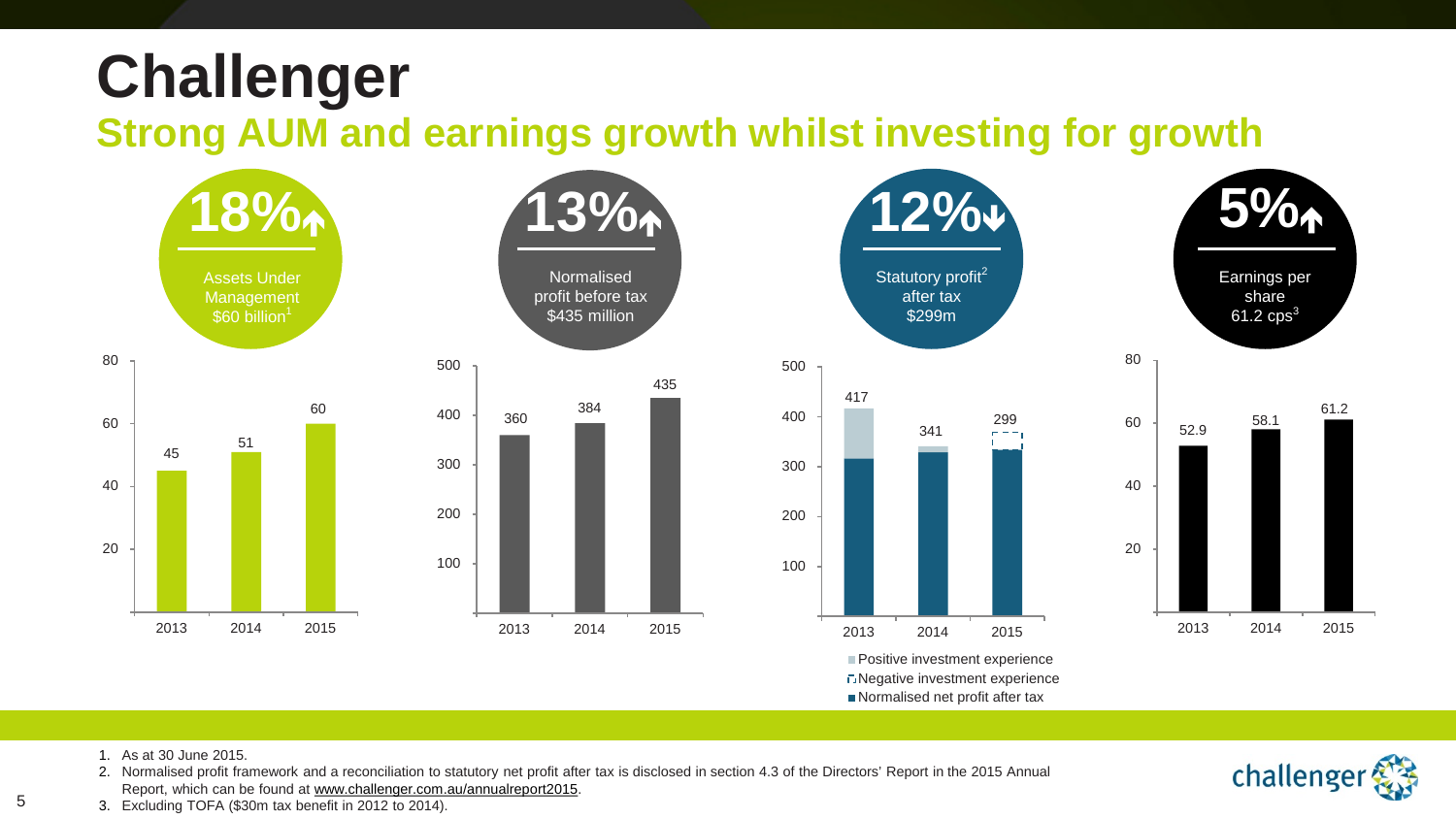# **Funds Management**

### **Extending Fidante Partners' success offshore**



challenge

1. FUM represents Fidante Partners as at 30 June 2015 (\$44.7bn) plus Dexion Capital (\$0.6bn).